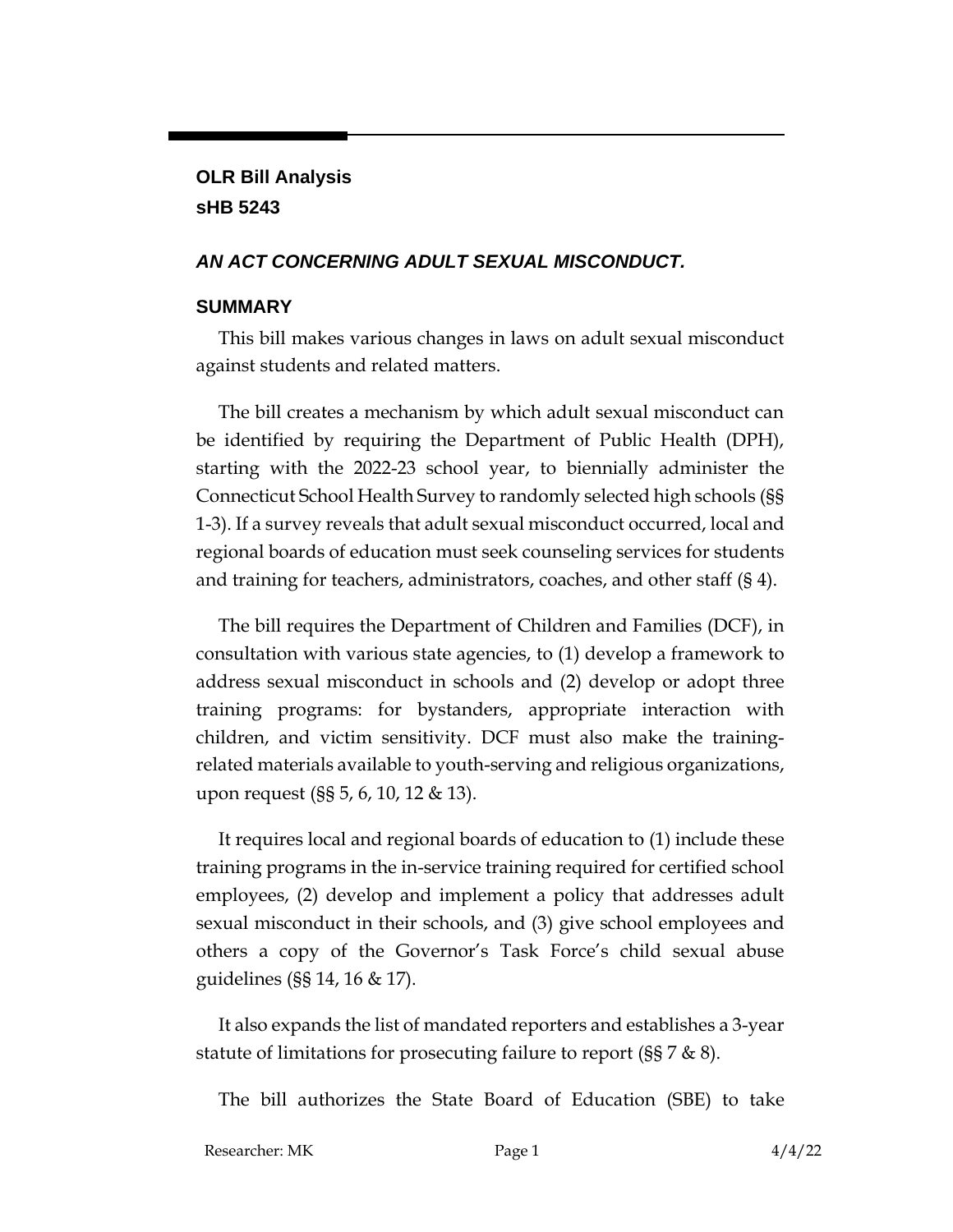disciplinary actions if a certificate or permit holder has had a finding of abuse or neglect substantiated by DCF and upheld on appeal (§ 9).

Under the bill, starting July 1, 2023, any teacher preparation program leading to professional certification must include instruction in adult sexual misconduct awareness and prevention in schools (§ 15).

Lastly, the bill requires DCF; the labor and education departments; and the Office of Early Childhood (OEC) to jointly develop a hiring checklist to be used by local and regional boards of education and child care services providers (§ 11).

EFFECTIVE DATE: July 1, 2022, except that the provision (1) regarding the State Department of Education's (SDE's) parent notification policy and form is effective upon passage (§ 3); (2) expanding the list of mandated reporters is effective October 1, 2022 (§ 8); and (3) regarding the school boards' in-service training is effective July 1, 2023 (§ 16).

## **§§ 1-4 — CONNECTICUT SCHOOL HEALTH SURVEY**

The bill requires the DPH, starting with the 2022-23 school year, to biennially administer the Connecticut School Health Survey to students in grades nine through 12, if the department receives funding from the federal Centers for Disease Control and Prevention (CDC) for that purpose.

Under the bill, the survey must be (1) based on the CDC's Youth Risk Behavior Survey and (2) administered in the high schools the CDC randomly selects.

## *Additional Survey Questions (§§ 1 & 2)*

The bill allows DPH to develop additional questions to be included in the survey that are relevant to the health concerns of the state's high school students. If DPH does this, it must be in consultation with the departments of Children and Families, Education, and Mental Health and Addiction Services; OEC; and any other agency or public interest group DPH deems necessary.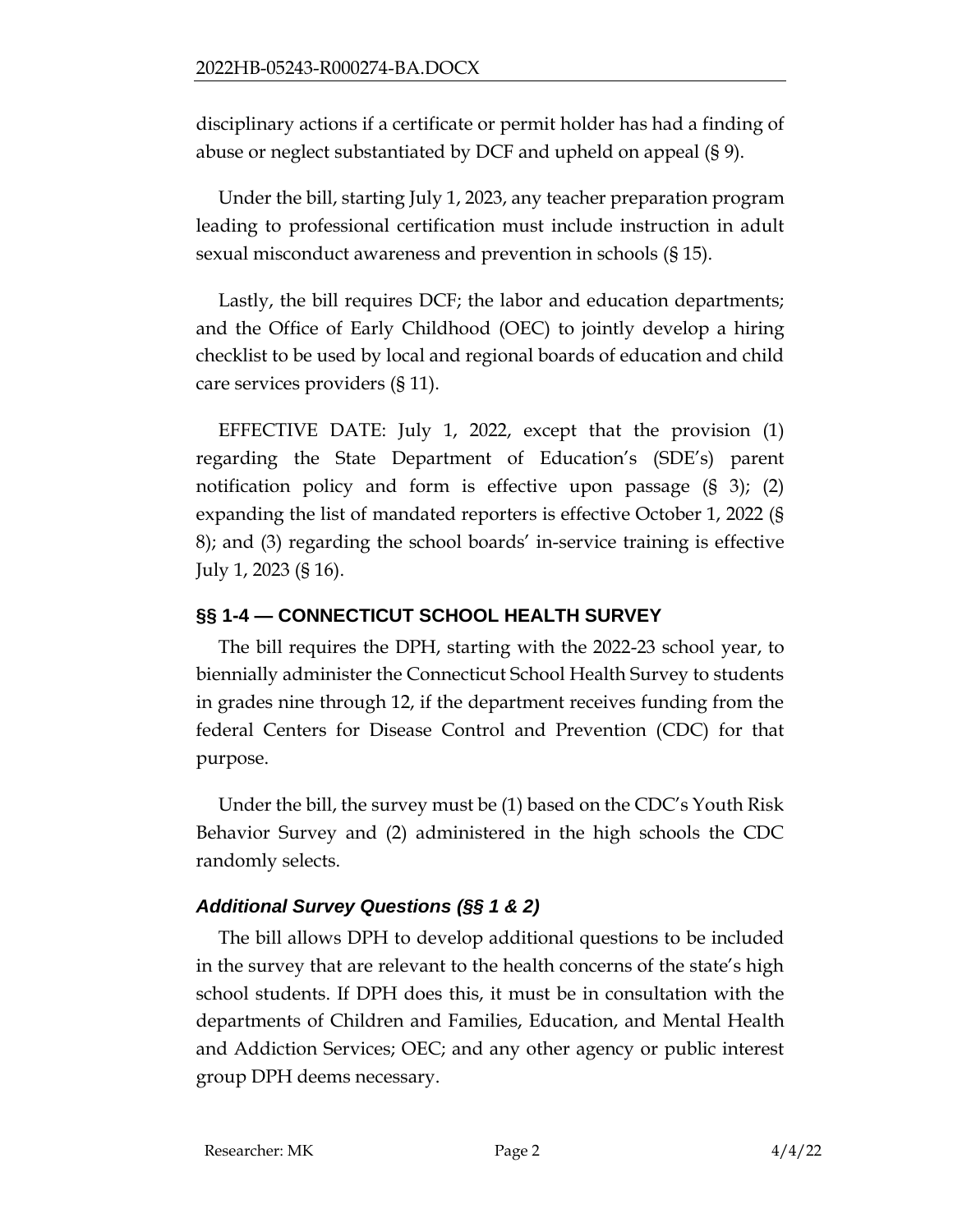It also requires the child advocate, in consultation with DPH and DCF and by October 1, 2022, to develop and update, as necessary, questions to assess the risk of youths becoming victims of sexual assault or misconduct by an adult. These questions must be included in the survey.

### *DPH Guidelines (§ 1)*

The bill requires DPH to provide local and regional boards of education with guidelines on the survey's administration and the boards must administer the survey according to these guidelines.

Under the bill, the guidelines must include the:

- 1. CDC survey protocol;
- 2. requirement to provide parents the opportunity to exclude their children from the survey by denying permission in writing, on a DPH-prescribed form;
- 3. requirement for the survey to be anonymous and designed to protect student privacy;
- 4. timeframe for completing the survey; and
- 5. process for submitting survey results to the department.

#### *SDE Uniform Parent Notification Policy and Form (§ 3)*

The bill requires SDE, by January 1, 2023, and in consultation with DPH, to develop a uniform parental notification policy and form for local or regional boards of education to use in administering the survey.

Under the bill, SDE's uniform policy must address timely notification to the parents or guardians of students in grades nine to 12 about the Connecticut School Health Survey at least 21 days before the date the board will administer the survey.

It also requires SDE to develop a notification form for parents and guardians that includes (1) an explanation of the survey and how a parent or guardian may opt out and (2) the Internet link to the survey.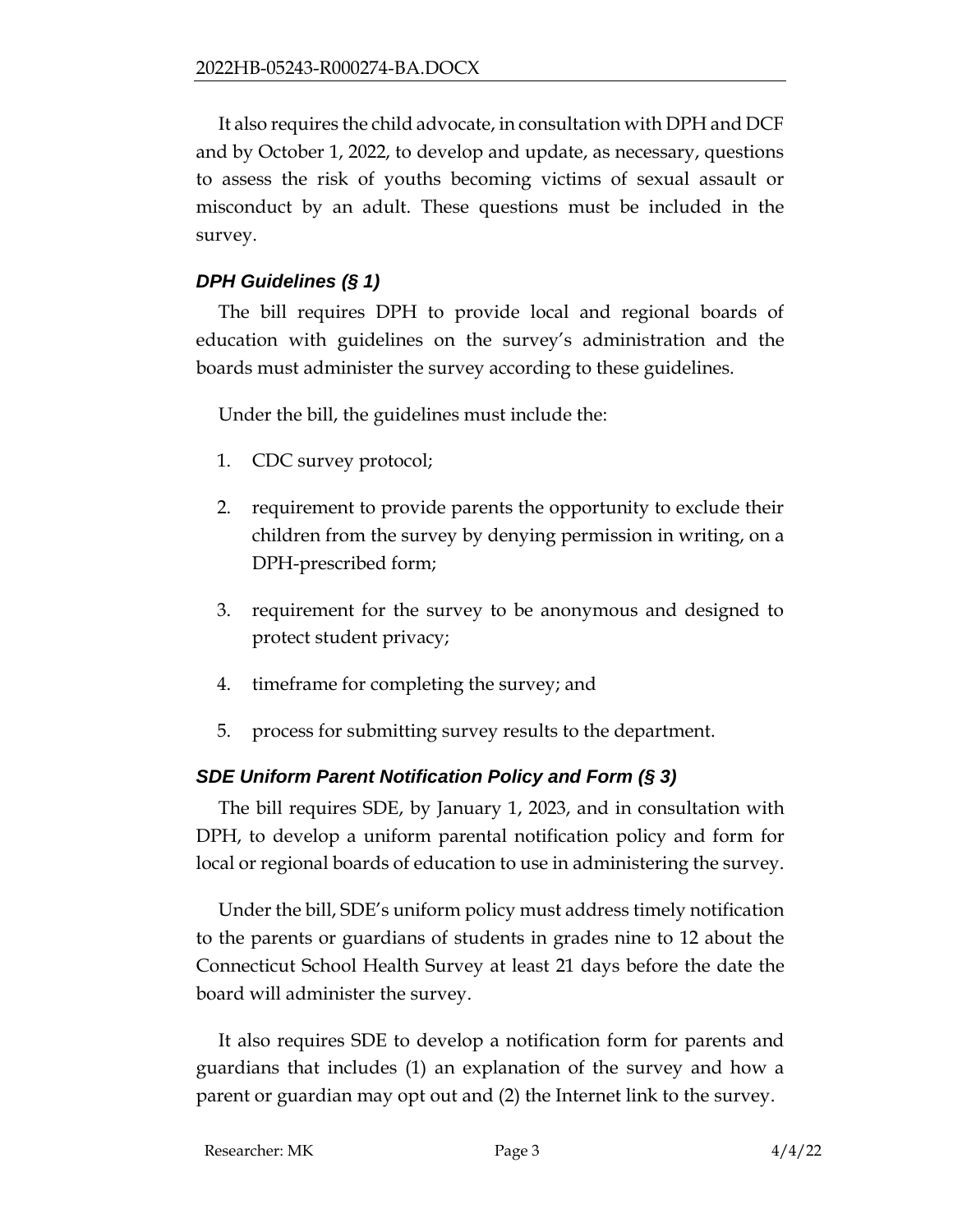#### *DCF Training and Student Support Related to Survey Results (§ 4)*

Starting with the 2022-23 school year, if a school's survey results reveal that a student has been the victim of sexual assault or misconduct by an adult, the bill requires the school's local or regional board of education to ask DCF and SDE to provide or facilitate:

- 1. training for the school's teachers, administrators, and other staff about how to support students who have experienced abuse;
- 2. counseling services for students by working with the school's mental health personnel and administrators;
- 3. the distribution of counseling services materials created or offered by victim advocate groups and other state agencies; and
- 4. the bystander training and appropriate interaction with children training programs (see § 5 below) to the school's teachers, administrators, and staff.

#### **§§ 5 & 6 — BYSTANDER TRAINING & APPROPRIATE INTERACTION WITH CHILDREN TRAINING PROGRAMS**

By January 1, 2023, the bill requires DCF, in consultation with SDE, to develop or adopt (1) a bystander training program and (2) an appropriate interaction with children training program. DCF must update both programs as necessary.

The training programs must be (1) provided to any school employee hired by a local or regional board of education starting with the 2023-24 school year and (2) and included as part of the board's in-service training program.

Starting with the 2023-24 school year, the bill requires employees hired by a local or regional board of education to complete both training programs. School employees who are intramural or interscholastic athletics coaches must complete the trainings before starting coaching for the athletic season.

For these purposes, "school employee" means a teacher; substitute teacher; school administrator or superintendent; guidance or school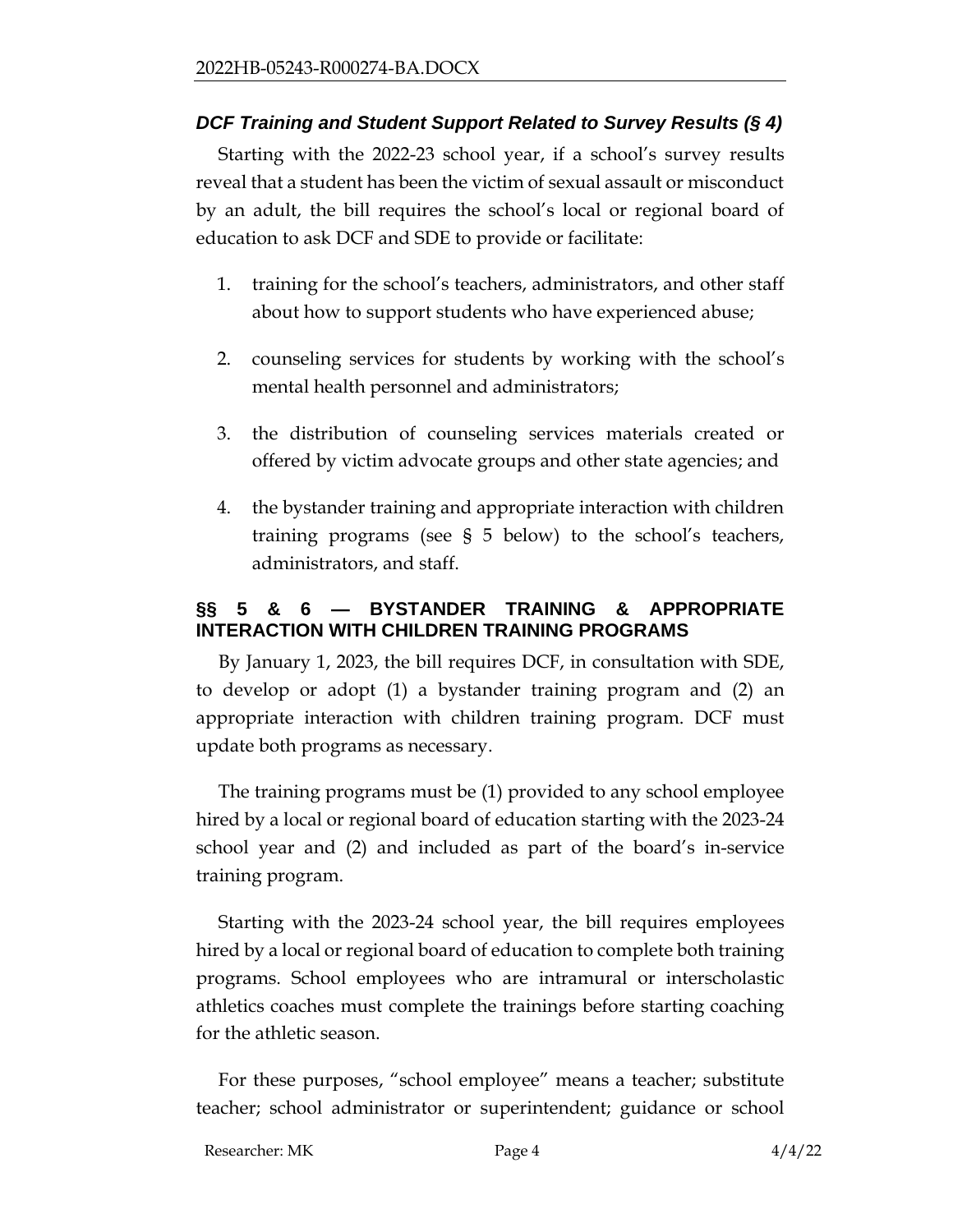counselor; psychologist; social worker; nurse; physician; school paraprofessional; or coach employed by a local or regional board of education or working in a public elementary, middle, or high school.

### *DCF's Memorandum of Understanding*

Under the bill, DCF may enter into a memorandum of understanding with each regional educational service center for both training programs to be provided at or by the center to the teachers, administrators, and other staff of boards that are members of the center.

The bill also allows DCF to enter into a memorandum of understanding with the intramural and interscholastic athletics governing authority to provide these training programs to coaches who hold or are issued a coaching permit by SBE.

## **§§ 10 & 16 — IN-SERVICE TRAINING**

By law, local and regional boards of education must provide an inservice training program for teachers, administrators, and other certified pupil personnel. The bill requires the training to include information on adult sexual misconduct awareness and prevention and the bystander, appropriate interaction with children, and victim sensitivity training programs.

## **§§ 7 & 8 — MANDATED REPORTERS**

The law generally imposes a legal responsibility on a specified class of individuals and entities (e.g., doctors, social workers, and school employees) to report to the appropriate authorities any reasonable suspicion or belief that a child is being abused or neglected ("mandated reporters").

The bill expands the list of mandated reporters to include (1) paid or volunteer staff members age 18 or older and (2) volunteer youth camp directors or assistant youth camp directors. Under existing law, paid youth camp directors and paid assistant directors are already mandated reporters (§ 8).

The bill also establishes a three-year criminal statute of limitations for prosecuting a mandated reporter for failure to report suspected child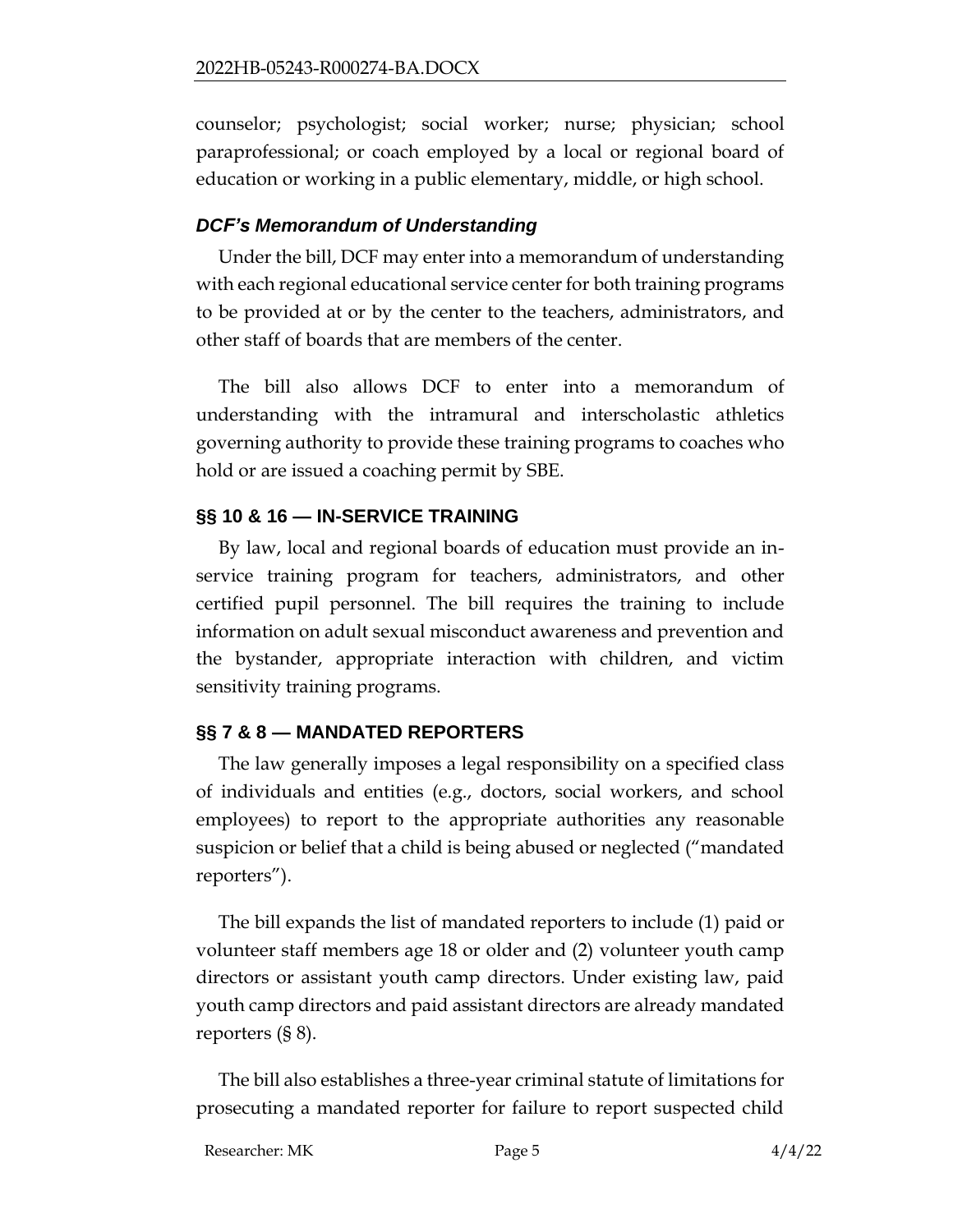abuse or neglect as required on or after July 1, 2022. Under current law, the statute of limitations is either one or five years, depending on the circumstances.

By law, failure to report suspected child abuse or neglect is a class A misdemeanor if a mandated reporter fails to report within the prescribed time period. But it is a class E felony if the (1) violation is a subsequent violation; (2) violation is willful, intentional, or due to gross negligence; or (3) mandated reporter had actual knowledge that a child was abused or neglected or a student was the victim of sexual assault. Currently, these class A misdemeanors have a one-year statute of limitations, while the class E felonies have a five-year statute of limitations. (§ 7).

#### **§ 9 — BOARD OF EDUCATION DISCIPLINARY ACTIONS**

Existing law allows SBE to revoke, suspend, or place on probationary status teaching, educator, or coaching certificates, permits, or authorizations if, for example, a holder has been convicted of a crime involving moral turpitude. The bill authorizes SBE to also take these disciplinary actions if the holder has had a finding of abuse or neglect substantiated by DCF and upheld on appeal (§ 9).

## **§ 10 — VICTIM SENSITIVITY TRAINING PROGRAM**

The bill requires DCF, by January 1, 2023, in collaboration with SDE and the Department of Emergency Services and Public Protection, to develop or adopt a victim sensitivity training program for school social workers, mental health professionals, and school administrators. DCF must make this training program available to local and regional boards of education, who must include them as part of their in-service training program.

## **§ 11 — DCF, DOL, OEC, AND SDE HIRING CHECKLIST**

The bill requires DCF, OEC, SDE, and the Department of Labor, by January 1, 2023, to jointly develop a checklist for local and regional boards of education and child care services providers to use during the hiring process to screen applicants and prospective employees. Child care providers' checklist must include comprehensive background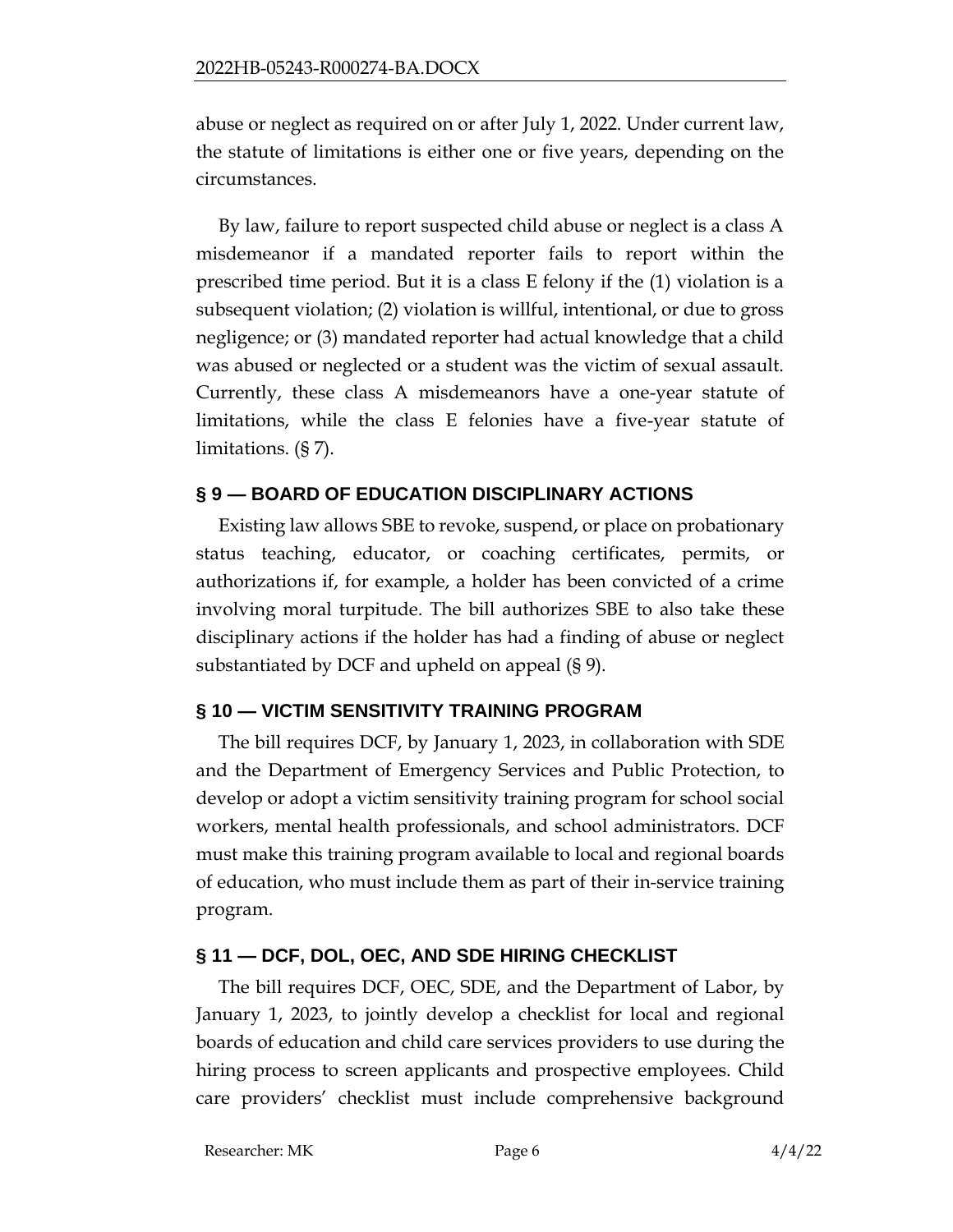checks.

## **§ 13 — DCF'S FRAMEWORK TO ADDRESS ADULT SEXUAL MISCONDUCT IN SCHOOLS**

By July 1, 2023, the bill requires DCF, in consultation with SDE, to develop a framework for addressing adult sexual misconduct in schools. It allows DCF to seek input and recommendations from stakeholders while developing the framework.

Under the bill, the framework must include:

- 1. a definition of adult sexual misconduct;
- 2. protocols and guidance that local and regional boards of education can use to address adult sexual misconduct in schools that are consistent with federal law and guidelines on sexual abuse prevention and antidiscrimination;
- 3. guidance on the requirements and obligations of mandated reporters; and
- 4. provisions addressing the heightened risk of victimization for highly vulnerable students, such as students with disabilities or who are lesbian, gay, bisexual, transgender, queer, and other sexual orientations and gender identities.

The framework must require any trainings by local and regional boards of education on adult sexual misconduct or abuse prevention and response to be comprehensive, on-going, and offered to all school employees (as defined under § 6 above), board members, and parents and guardians.

## **§ 14 — BOARD OF EDUCATION POLICIES ON ADULT SEXUAL MISCONDUCT**

Each school year starting with the 2023-24 school year, the bill requires each local and regional board of education to develop and implement a policy that addresses adult sexual misconduct in the schools under its jurisdiction.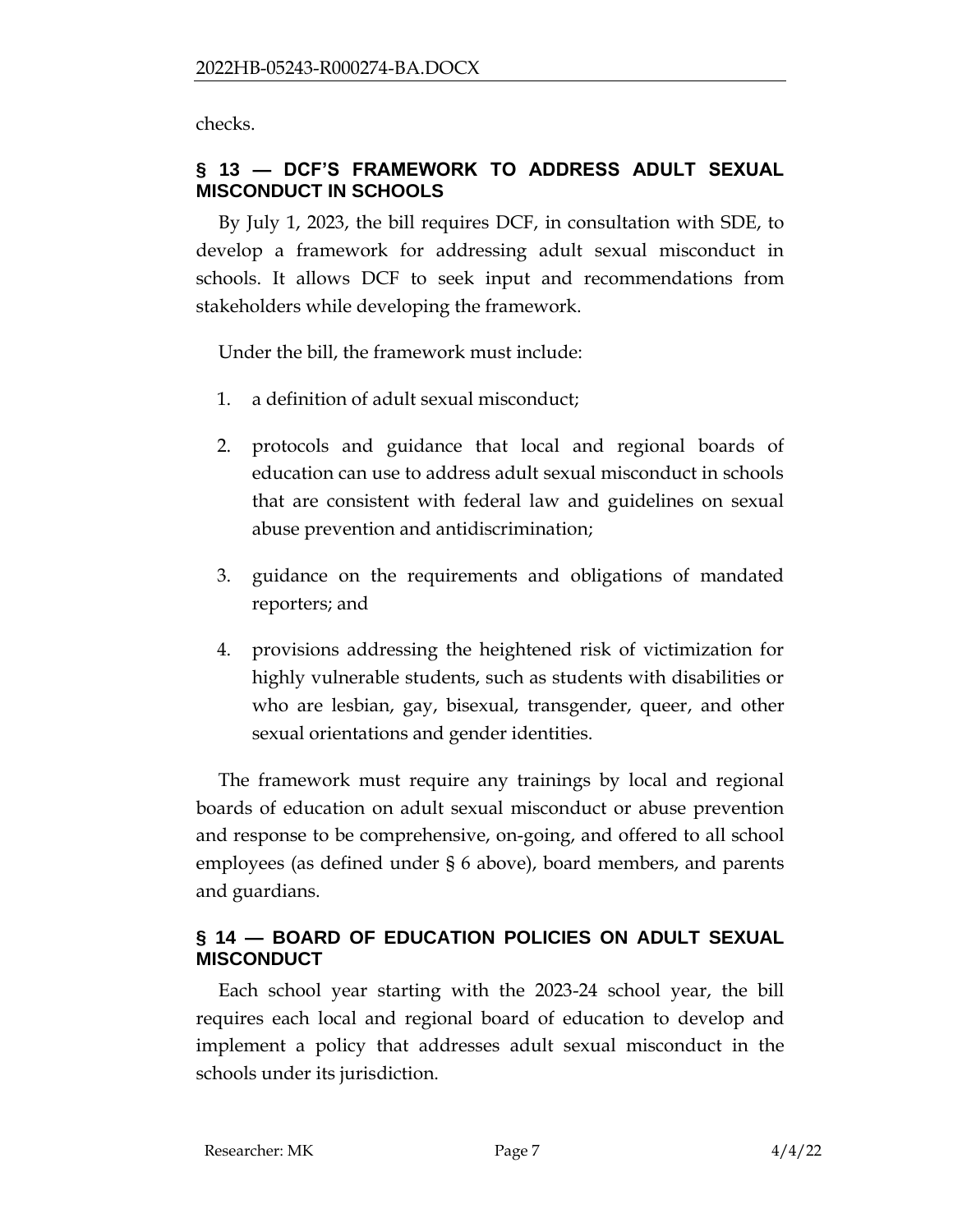The policy must be in accordance with the bill's required framework (see § 13) for addressing adult sexual misconduct. Also, the board must annually provide a copy of the policy to all school employees, board members, and the parents and guardians of students enrolled in the schools under the board's jurisdiction.

Under this section of the bill, a "school employee" is:

- 1. a teacher, substitute teacher, school administrator, school superintendent, guidance counselor, school counselor, psychologist, social worker, nurse, physician, school paraprofessional, or coach employed by a local or regional board of education or a private elementary, middle, or high school or working in a public or private elementary, middle, or high school; or
- 2. anyone who, in the performance of his or her duties, has regular contact with students and provides services to or on behalf of students enrolled in a public or private elementary, middle, or high school, under a contract with the local or regional board of education or private school's supervisory agent.

## **§ 17 — GOVERNOR'S TASK FORCE ON JUSTICE FOR ABUSED CHILDREN GUIDELINES**

Starting with the 2022-23 school year, and each school year after that, the bill requires each local and regional board of education to give a copy of the guidelines regarding child sexual abuse, developed by the governor's task force on justice for abused children, to the board's school employees, board members, and the parents and guardians of students enrolled in the board's schools. ("School employees" has the same meaning as under § 14 above.)

## **BACKGROUND**

## *CDC's Youth Risk Behavior Survey*

Under existing agency practice, DPH biennially conducts the CDC's Youth Risk Behavior Survey, administered in Connecticut as the Connecticut School Health Survey, with funding provided through a